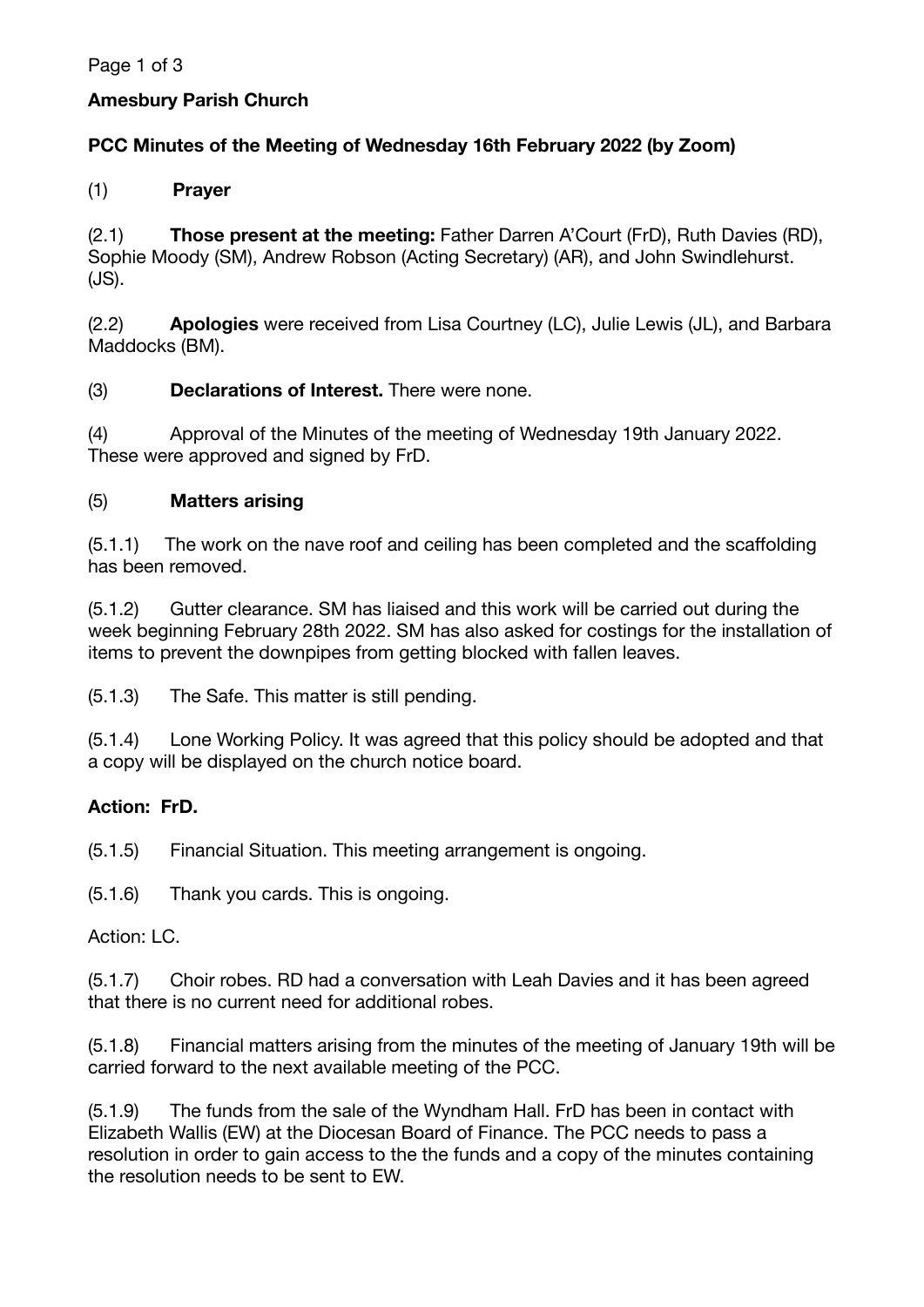#### Page 2 of 3

### **Action: FrD and Standing Committee.**

(5.1.10) Lent Course. The books have been purchased. They are copies of *Journeying through Lent with New Daylight: daily Bible readings and group study material;* published by the Bible Reading Fellowship. [brf.org.uk](http://brf.org.uk)

(5.1.11) Condolence Book. This matter is ongoing.

### **Action: SM.**

(5.1.12) The remaining question about GDPR in relation to the ending of the ownership of the Wyndham Hall is ongoing.

#### **Action: SM.**

#### **(6)** *Finance and Stewardship*

- (6.1) The Finance Report is held over to the next meeting of the PCC.
- (6.2) as above
- (6.3) Fund-raising ideas for Stewardship.

(6.3.i) A 200 club; it was suggested that it would be a good idea to have a conversation with Gerry Southwell on this matter.

#### **Action: FrD.**

(6.3.ii) It was suggested that proceeds from the *Living History Project* (see more below) could go towards Stewardship.

(6.3.iv) The idea of (brief) lunchtime events was raised; informal recitals, talks, literature readings etc, with a bread and soup lunch available.

#### **Action: AR will have a conversation with Michael Nottage (Acting Director of Music) about this idea.**

# (7) *Fabric and Fundraising*

(7.1) Tower and chancel and associated works. BW is liaising with Emma Mullen (EM), the architect, on this matter. Hold over to the next meeting of the PCC.

#### (8) *Mission and Outreach*

(8.1) The Lent books; these will be in church by next Sunday.

#### (9) *Fit for the Future Project*

(9.1) The PCC's reflections on the architect's ideas have been recorded and passed to the architect.